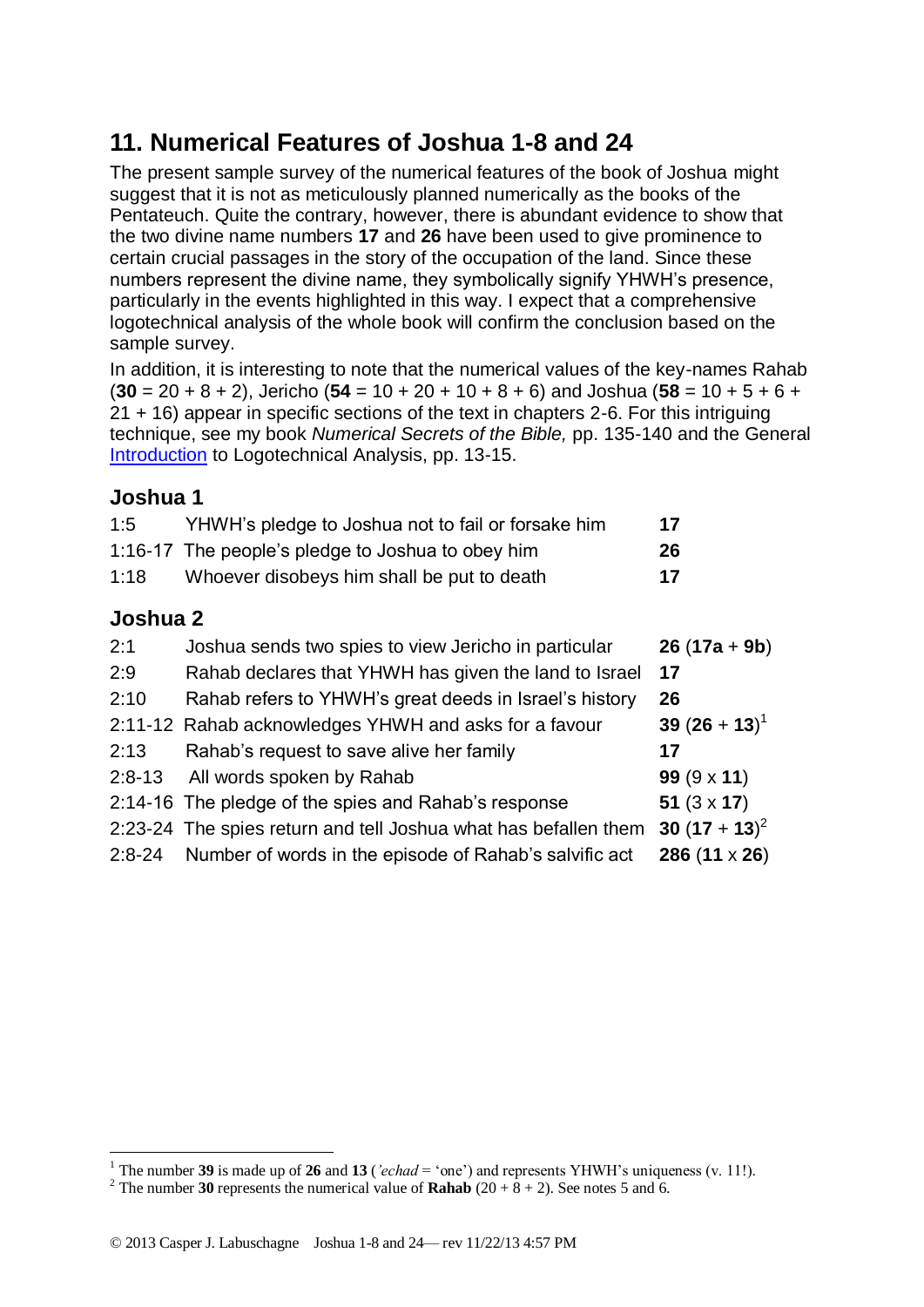# **Joshua 3**

| Joshua's officers command the Israelites to set out<br>$3:1 - 4$ | 68 $(4 \times 17)$ |
|------------------------------------------------------------------|--------------------|
|------------------------------------------------------------------|--------------------|

- 3:1-8 The number of words in the introductory formulae **17**
- 3:1-8 The number of words in the four speeches **85** (5 x **17**)
- 3:1-17 Words in the narrative (112) and introductions (24) **136** (8 x **17**)

| <b>Passage</b> | <b>Narrative</b> | <b>Introductions</b> | <b>Speeches</b>   | <b>Total</b> |
|----------------|------------------|----------------------|-------------------|--------------|
| $3:1-4$        | 24               |                      |                   | 68 (4 x 17)  |
| 3:5            |                  |                      |                   |              |
| 3:6            |                  |                      |                   | 19           |
| $3:7-8$        |                  |                      | 31                | 35           |
| Total: 3:1-8   | 31               |                      | $85(5 \times 17)$ | 133          |
| 3:9            |                  |                      |                   | 12           |
| $3:10-13$      |                  |                      | 65                | 67           |
| $3:14-17$      | 81               |                      |                   | 81           |
| Total: 3:1-17  |                  |                      |                   | 293          |

# **Joshua 4**

|          | 4:1-3 YHWH speaks to Joshua about the 12 stones and the 12 men<br>4:1-14 The story of the 12 stones and the passing through the Jordan<br>4:1-24 Total number of words in this chapter<br>4:1-24 All words spoken by YHWH | 34 $(2 \times 17)$<br>255 (15x17)<br>$390^{3}$<br>$43(34+9)$ |
|----------|---------------------------------------------------------------------------------------------------------------------------------------------------------------------------------------------------------------------------|--------------------------------------------------------------|
| Joshua 5 |                                                                                                                                                                                                                           |                                                              |

#### **Joshua 5**

| $5:2-5$ | YHWH commands Joshua to circumcise the Israelites                | 61 $(51+10)^4$     |
|---------|------------------------------------------------------------------|--------------------|
| $5:7-8$ | The circumcising is done and the Israelites wait to heal         | -26                |
|         | 5:10-12 They celebrate Pesach and eat of the produce of the land | 42 $6 \times 7$    |
|         | 5:13-15 Joshua meets the commander of YHWH's army                | 66 $(6 \times 11)$ |

5:10-15 Words describing events on the eve of the capture of Jericho 108  $(2x54)^5$ 

5:1-15 Words in the introductions: **22**; words in the speeches: **44** (16 + 9 + 19)

#### **Joshua 6**

| $6:1 - 5$ | Total number of words                                       | 77 $(7 \times 11)$ |
|-----------|-------------------------------------------------------------|--------------------|
| $6:1 - 5$ | All words spoken by YHWH                                    | 63 $(7 \times 9)$  |
| $6:6 - 7$ | Total number of words                                       | 33 $(3 \times 11)$ |
| $6:6 - 7$ | All words spoken by Joshua                                  | $22(2 \times 11)$  |
|           | 6:12-15 Total number of words                               | 66 $(6 \times 11)$ |
| 6:16      | Joshua's proclamation: Shout! YHWH has given you the city!  | 17                 |
| 6:18      | Joshua warns the people not to take anything for themselves | 17                 |
| 6:21      | The Israelites utterly destroy all in the city              | 17                 |
| 6:26      | Joshua's oath: cursed be the man that rebuilds Jericho      | 17                 |
|           | 6:25-27 Recapitulation of Joshua's famous deeds             | $58^6$             |
|           |                                                             |                    |

 $\frac{3}{3}$  See note 1 above.

<sup>4</sup> There are **51** (3 x **17**) words in the narrative and **10** in YHWH's speech.

<sup>&</sup>lt;sup>5</sup> The number  $\overline{54}$  represents the numerical value of **Jericho** (10+20+10+8+6). See note 2 above.

<sup>&</sup>lt;sup>6</sup> The number **58** represents the numerical value of **Joshua**  $(10+5+6+21+16)$ . See note 2 above.